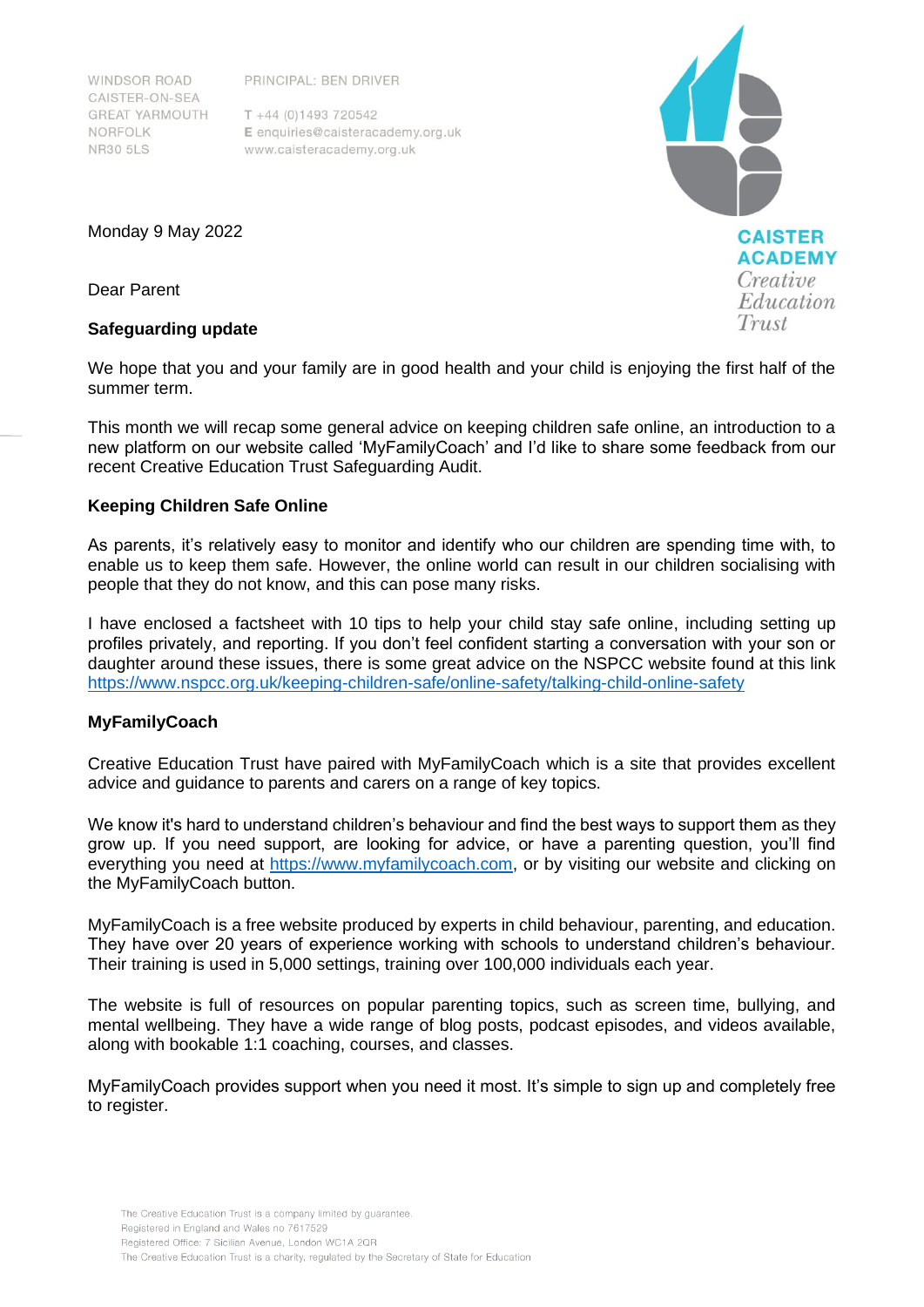### **Mental Health linked to exam stress**

At this time of year, we often see an increase in concerns around mental health linked to exam stress. Our upper year students are working incredibly hard preparing for their national examinations over the coming weeks, and as such, it is important that as a community we support their needs. The MyFamilyCoach platform has released a 4-minute session with some helpful tips on supporting your child through this stressful period and can be found here: [www.myfamilycoach.com/support](http://www.myfamilycoach.com/support-with-exams/)[with-exams/.](http://www.myfamilycoach.com/support-with-exams/) There is also a helpful section on supporting your child with tests: Helping Your Child [with School Tests -](https://www.myfamilycoach.com/school-tests/) My Family Coach.

## **Norfolk Police Assemblies**

In partnership with the Norfolk Police Safer Schools team, we will be delivering some assemblies to year 7-10 students throughout May. We welcome the police to talk about a range of issues facing our young people and have differentiated the content to meet the needs of each year group. The programme is below so you can see which assemblies your child will be invited to and when:

- Year 7 Friday 17 June Internet Safety and Sexting
- Year 8 Thursday 16 June County Lines and Knife Crime
- Year 9 Wednesday 8 June Grooming
- Year 10 Wednesday 15 June Healthy Relationships and Domestic Abuse

# **Creative Education Trust Safeguarding Audit**

Over February and March, the Academy was visited by the Creative Education Trusts Director of Safeguarding, Louis Donald. Louis has extensive experience of safeguarding in schools and has led on this nationally with the Department of Education. Louis has undertaken an audit to check our safeguarding systems and strategies are effective and offer suggestions on what we can do to further improve our practice.

The audit went well, and Louis concluded:

The academy's safeguarding arrangements were effective on the day of the visit.

Safeguarding leaders have maintained <sup>a</sup> strong culture of safeguarding throughout the school. Staff are vigilant and promptly report any concerns about <sup>a</sup> pupil, and safeguarding leaders swiftly follow these up.

Safeguarding leaders have <sup>a</sup> clear strategy for responding to and preventing peer-on-peer abuse and harmful sexual behaviours. Staff convey clear messages on sexual harassment, abuse, and violence. All staff have received bespoke training in recognising peer-on-peer abuse. As <sup>a</sup> result, staff follow the relevant procedures and use these to challenge harmful sexual behaviour when it occurs. Pupils confirmed this to be the case.

Detailed child protection records show that staff follow reporting procedures well. Safeguarding leaders respond quickly when concerns are raised. The Deputy DSL, in particular, is steadfast in her determination to make sure vulnerable pupils, and where appropriate their families, get the help they need.

## **Finally**

Next academic year I would like to start a safeguarding parent working party to meet with me and raise issues that your children are facing outside of school. This is a vital strand to their wellbeing which we would like to work together on.